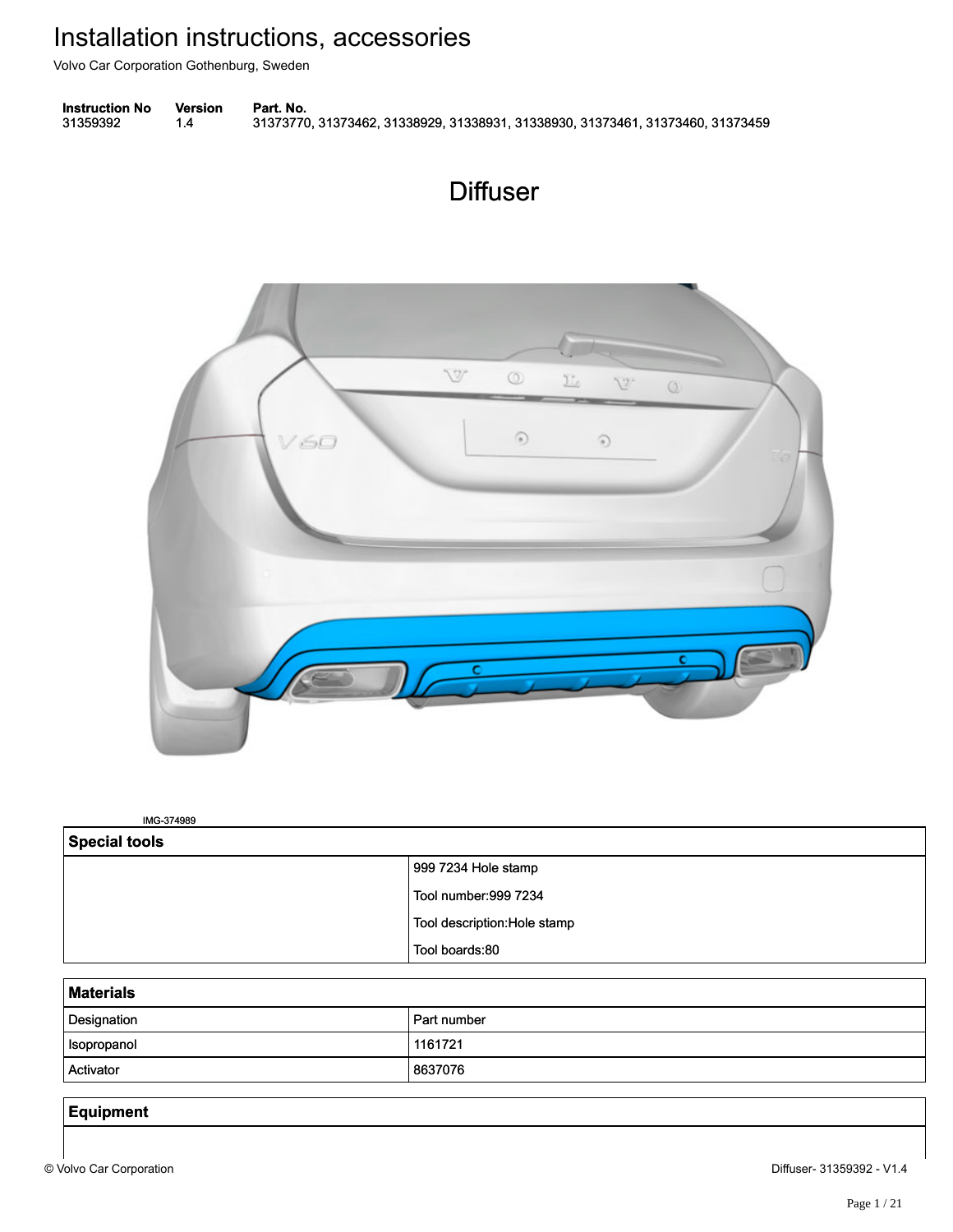Volvo Car Corporation Gothenburg, Sweden



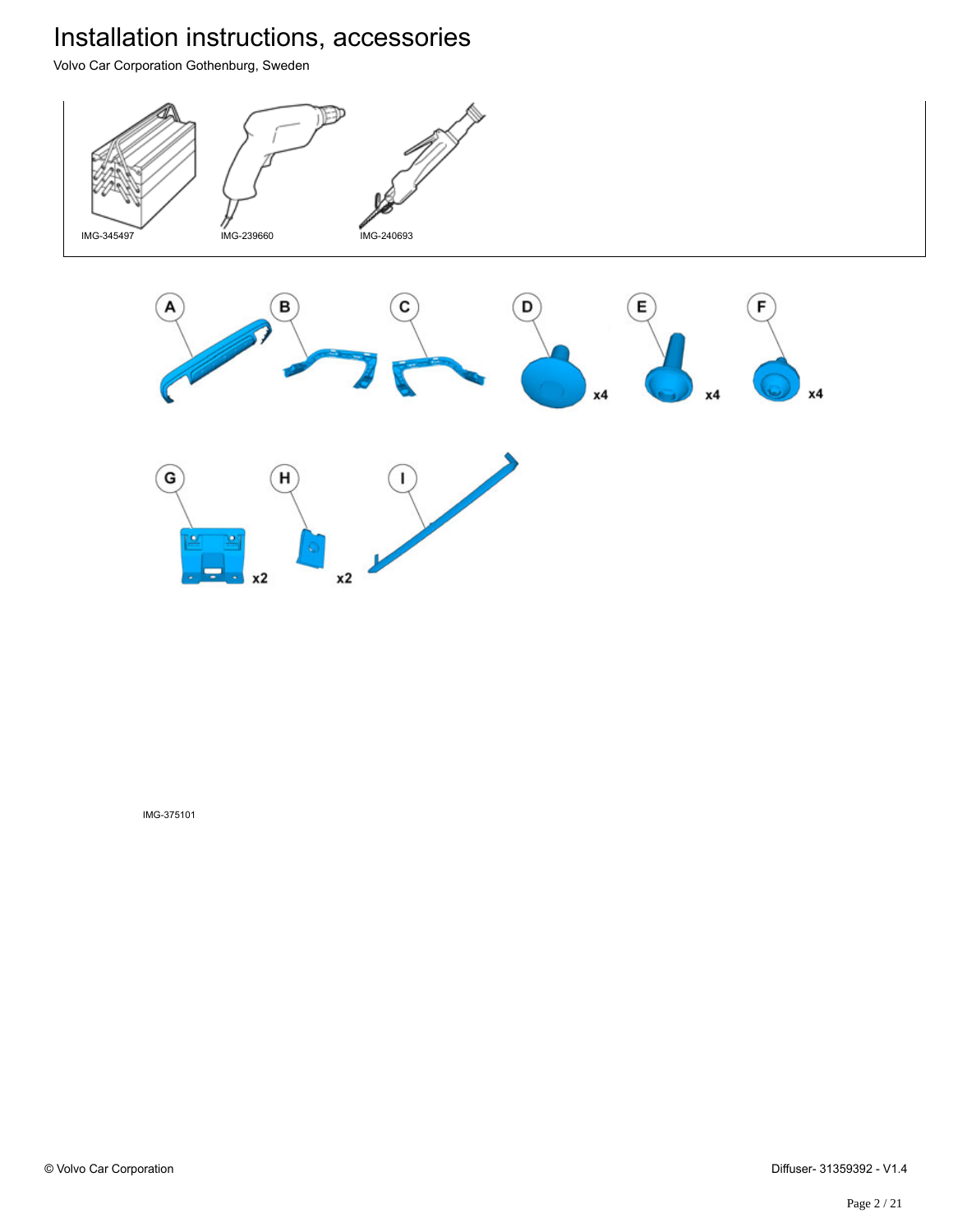|                        | <b>Information</b>                                                                                                                                                 |
|------------------------|--------------------------------------------------------------------------------------------------------------------------------------------------------------------|
| 1                      | Read through all of the instructions before starting installation.                                                                                                 |
|                        | Notifications and warning texts are for your safety and to<br>minimise the risk of something breaking during installation.                                         |
|                        | Ensure that all tools stated in the instructions are available<br>before starting installation.                                                                    |
|                        | Certain steps in the instructions are only presented in the form of<br>images. Explanatory text is also given for more complicated<br>steps.                       |
|                        | In the event of any problems with the instructions or the<br>accessory, contact your local Volvo dealer.                                                           |
|                        | <b>Further information</b>                                                                                                                                         |
| 2                      | When installing, the car must retain a temperature of 20 degrees<br>C.                                                                                             |
|                        | After installation, the car must not be washed for 48 hours                                                                                                        |
|                        | There may be parts in the accessories kit that are not needed for<br>this installation.                                                                            |
|                        | <b>Color symbols</b>                                                                                                                                               |
| 3<br>5<br>$\mathbf{3}$ | Note!<br>This colour chart displays (in colour print and electronic<br>version) the importance of the different colours used in the<br>images of the method steps. |
|                        | 1. Used for focused component, the component with<br>which you will do something.                                                                                  |
| 2                      | 2. Used as extra colors when you need to show or<br>differentiate additional parts.                                                                                |
|                        | 3. Used for attachments that are to be removed/installed.<br>May be screws, clips, connectors, etc.                                                                |
|                        | 4. Used when the component is not fully removed from<br>the vehicle but only hung to the side.                                                                     |
|                        | 5. Used for standard tools and special tools.                                                                                                                      |
| IMG-363036             | 6. Used as background color for vehicle components.                                                                                                                |
|                        | Applies to unpainted component                                                                                                                                     |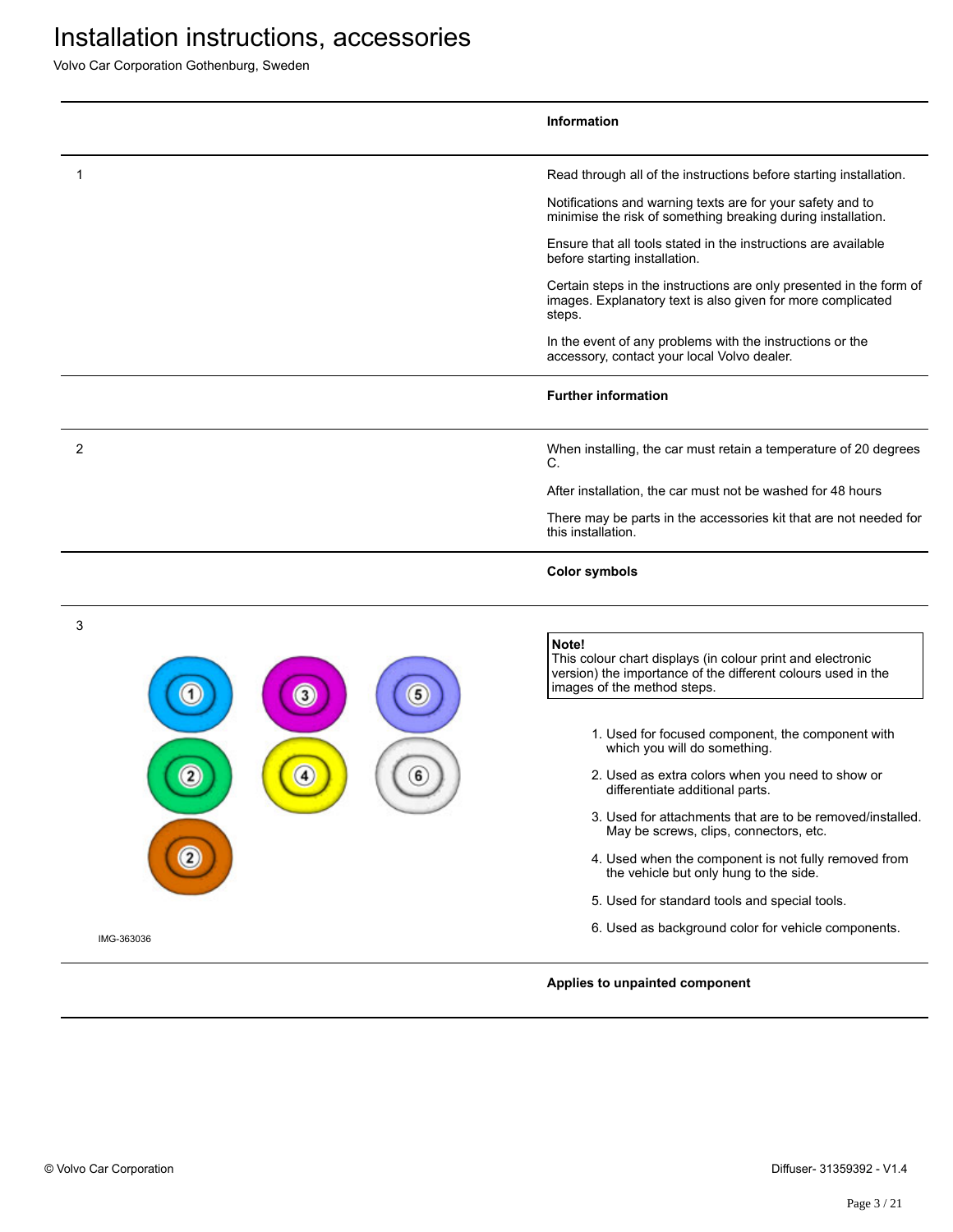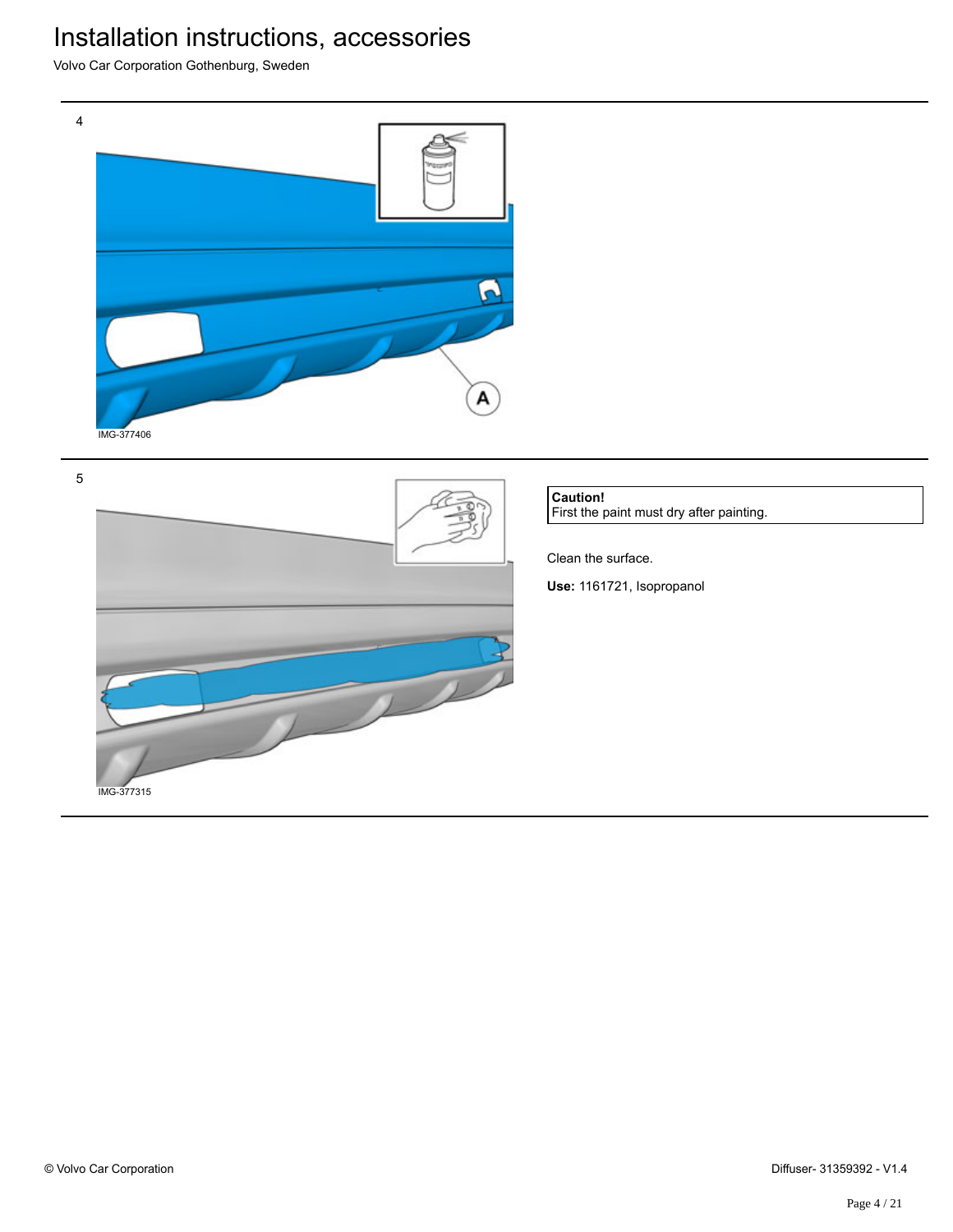Volvo Car Corporation Gothenburg, Sweden



IMG-377404

7

1  $\frac{d}{dt}$ **III** IMG-377405

**All vehicles**

**Removal**

Remove the protective film.

Install component that comes with the accessory kit.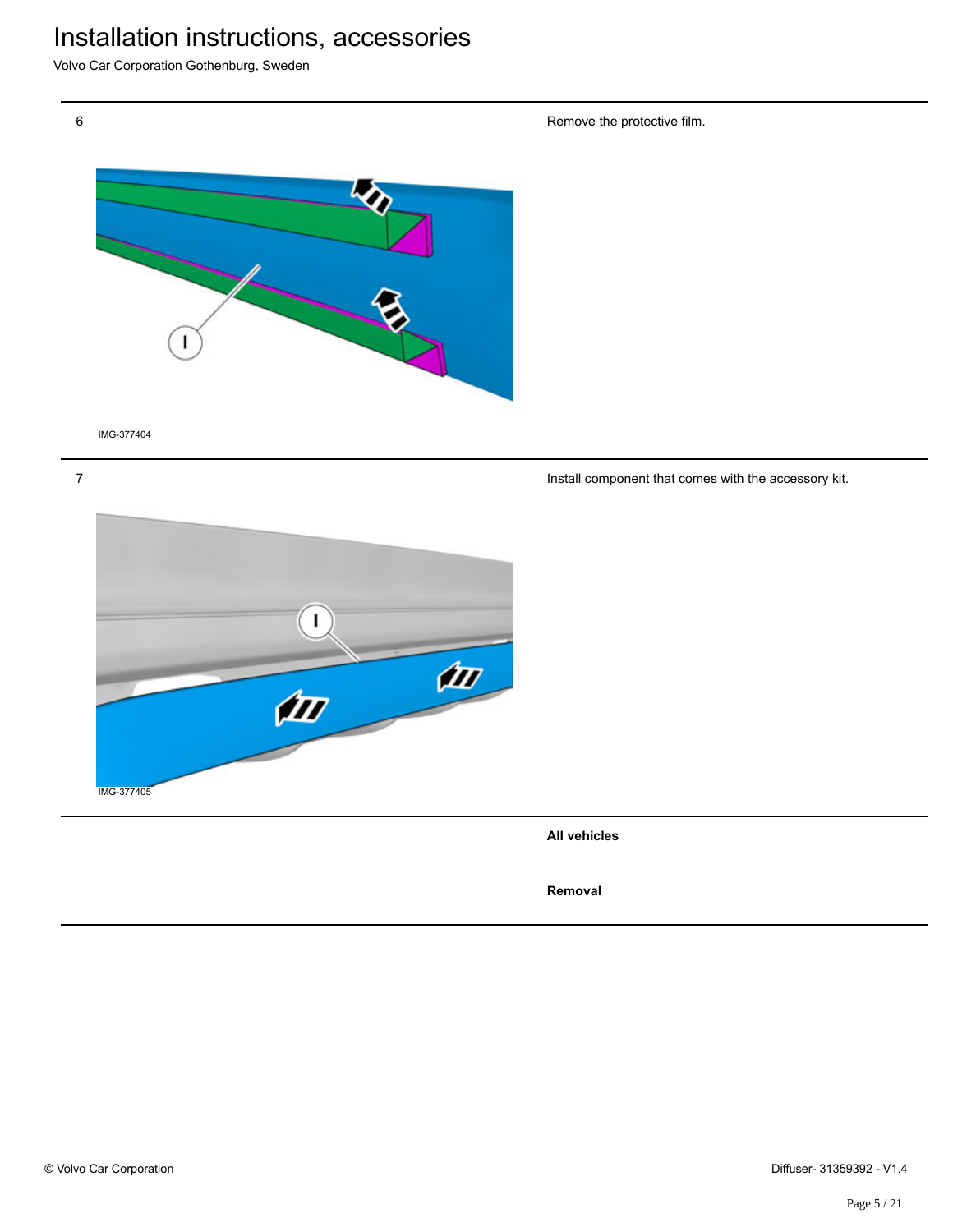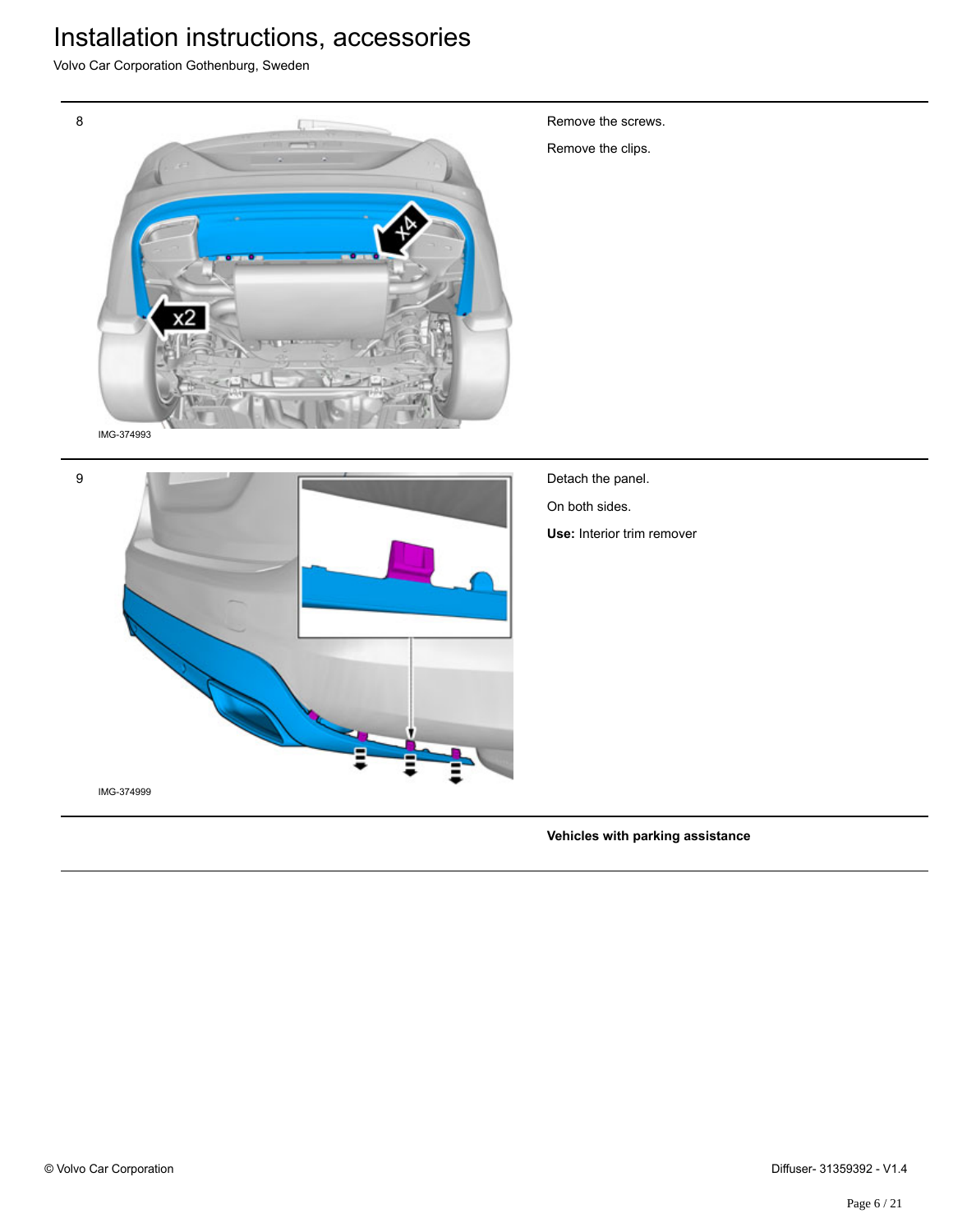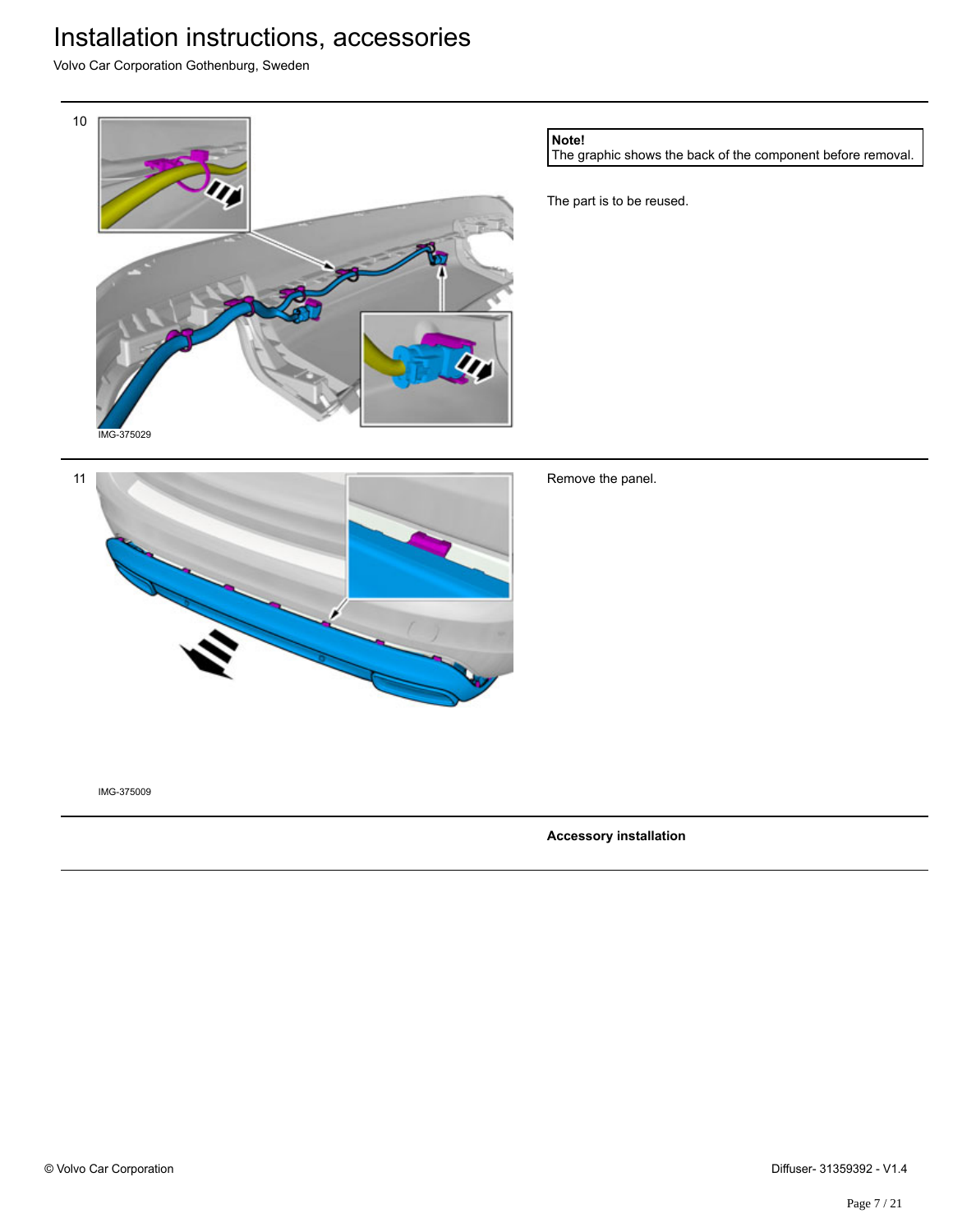Volvo Car Corporation Gothenburg, Sweden

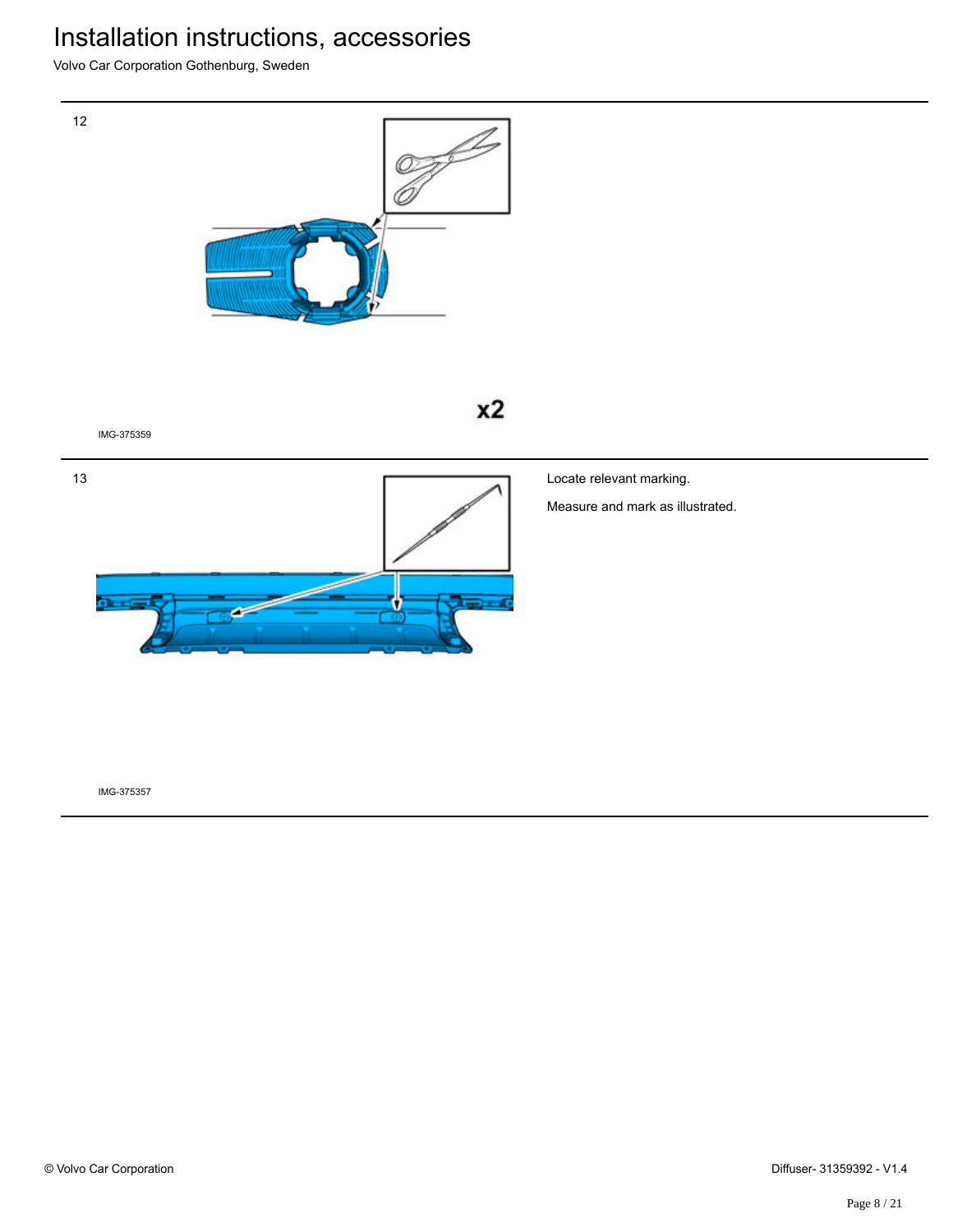Volvo Car Corporation Gothenburg, Sweden



IMG-375364



**Use special tool:** T9997234, Hole stamp Remove the swarf.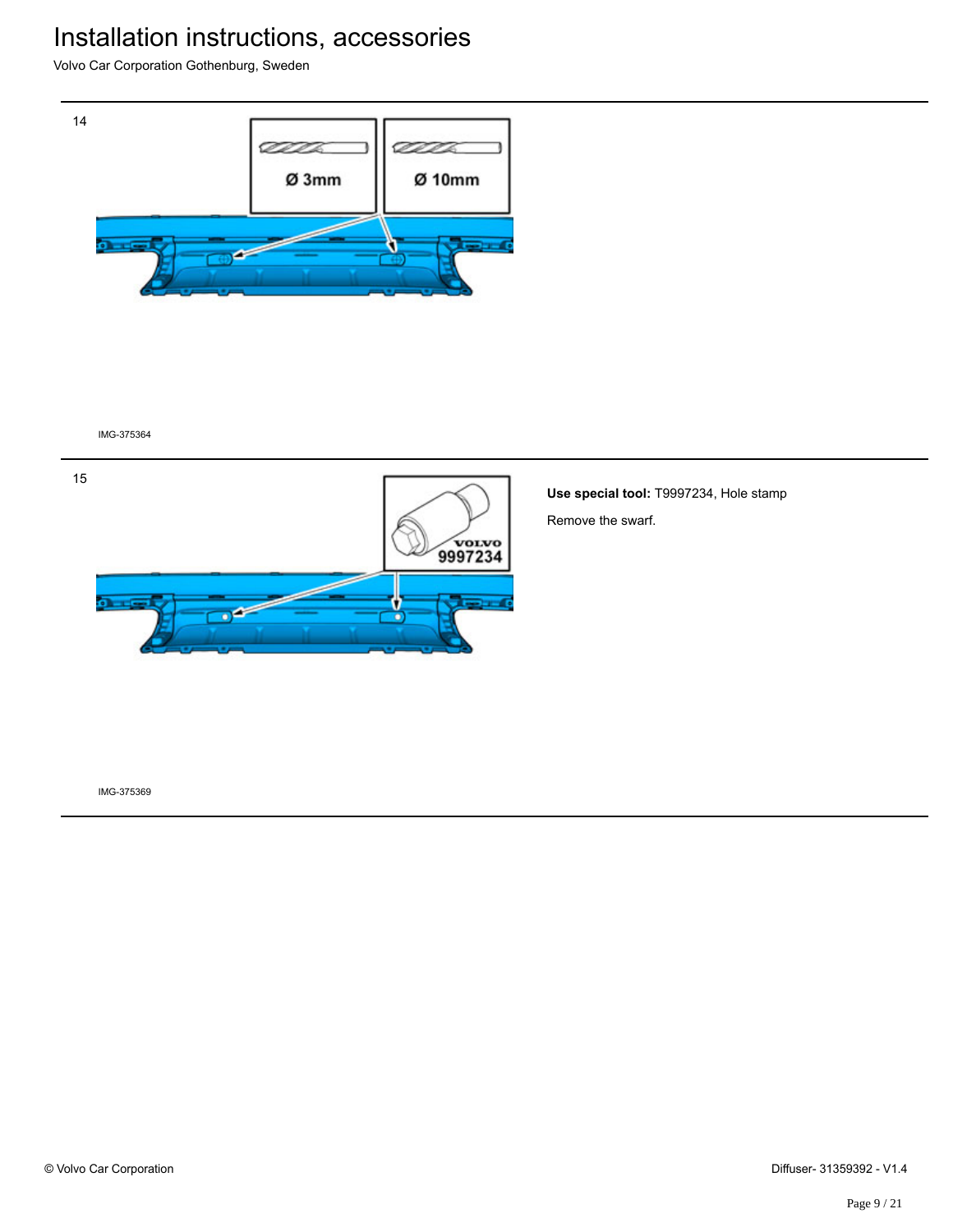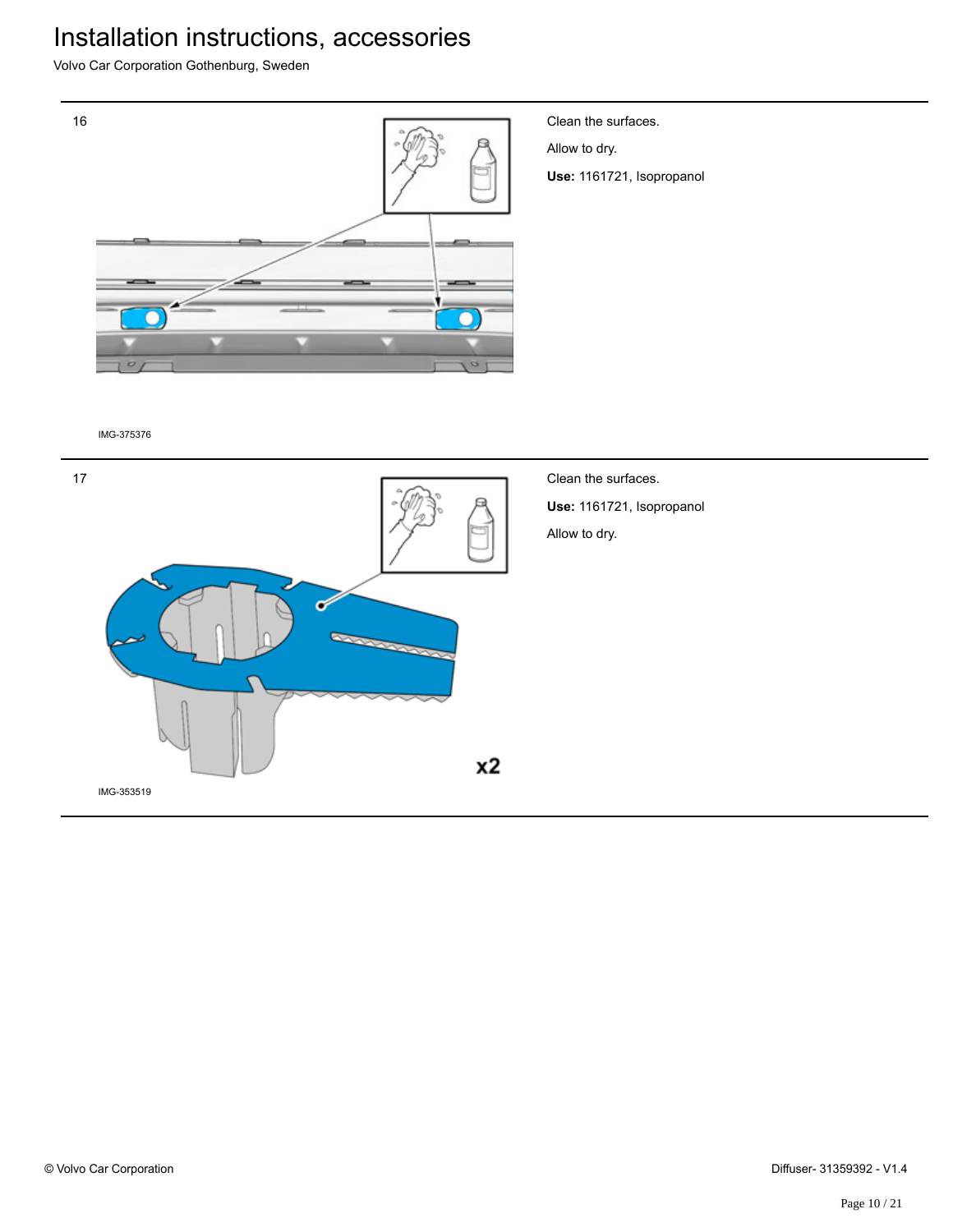Volvo Car Corporation Gothenburg, Sweden



Apply a thin and even layer. **Use:** 8637076, Activator Allow to dry for at least 10 minutes.

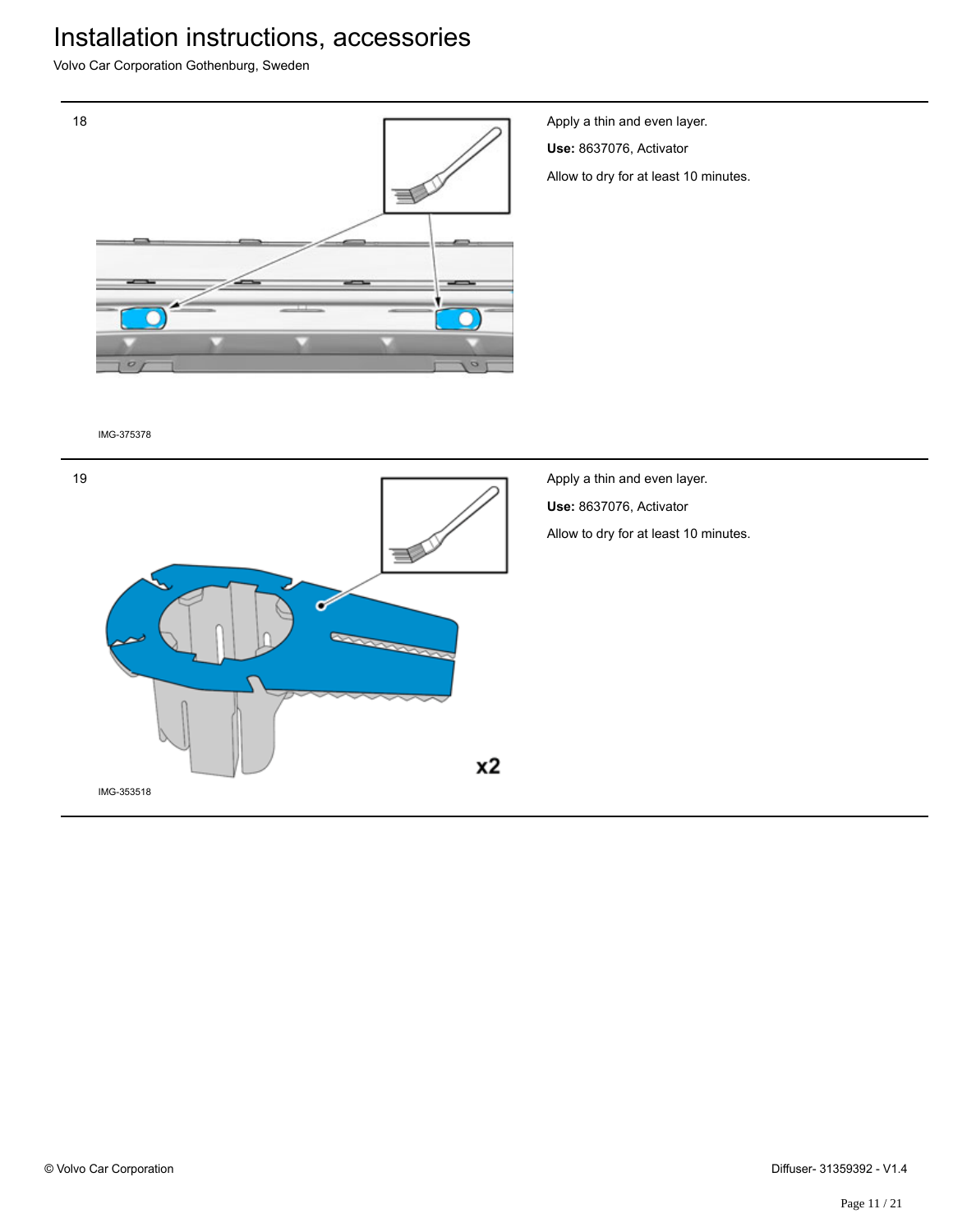Volvo Car Corporation Gothenburg, Sweden







IMG-353515

21

**Note!** Prepare and install one holder at a time.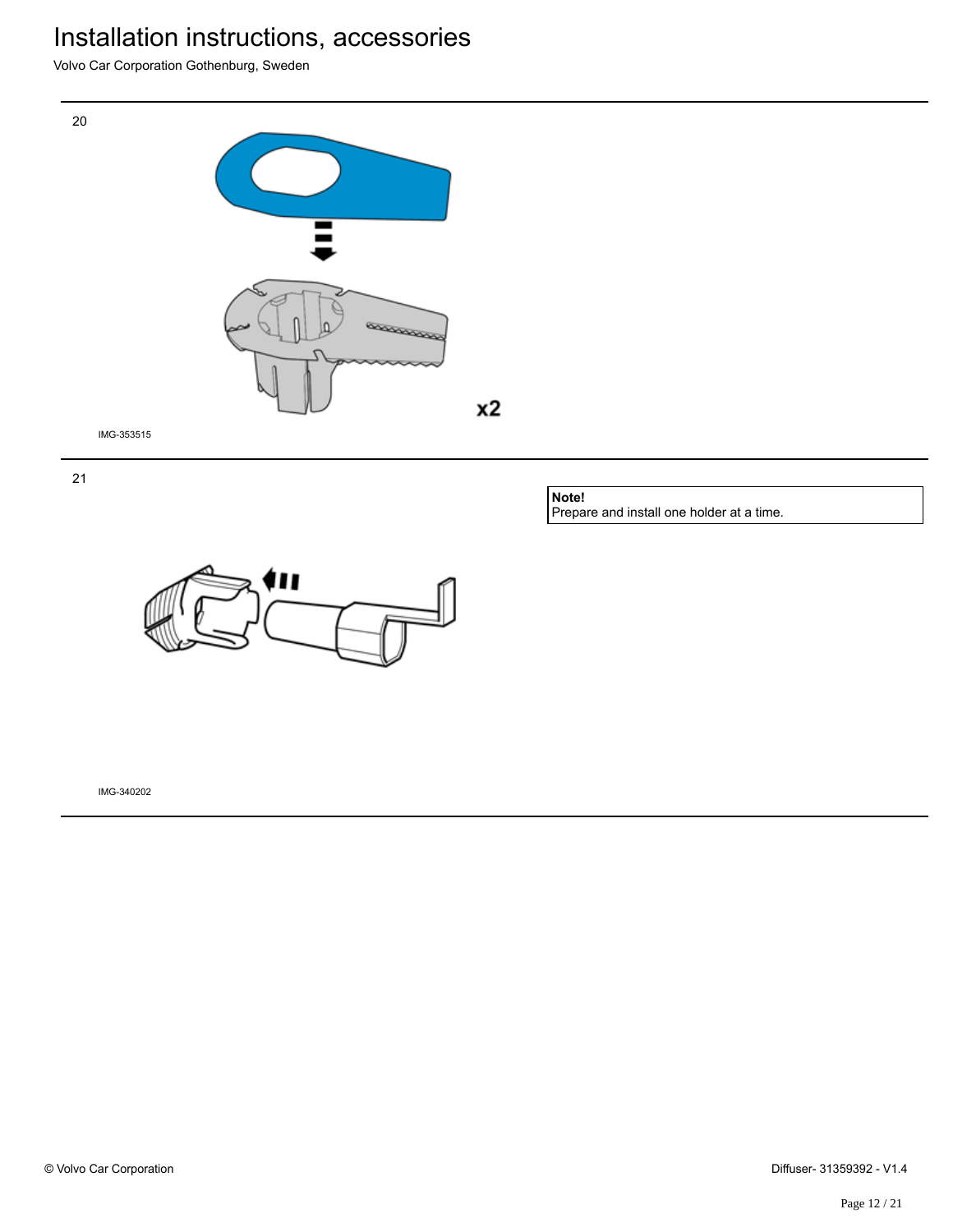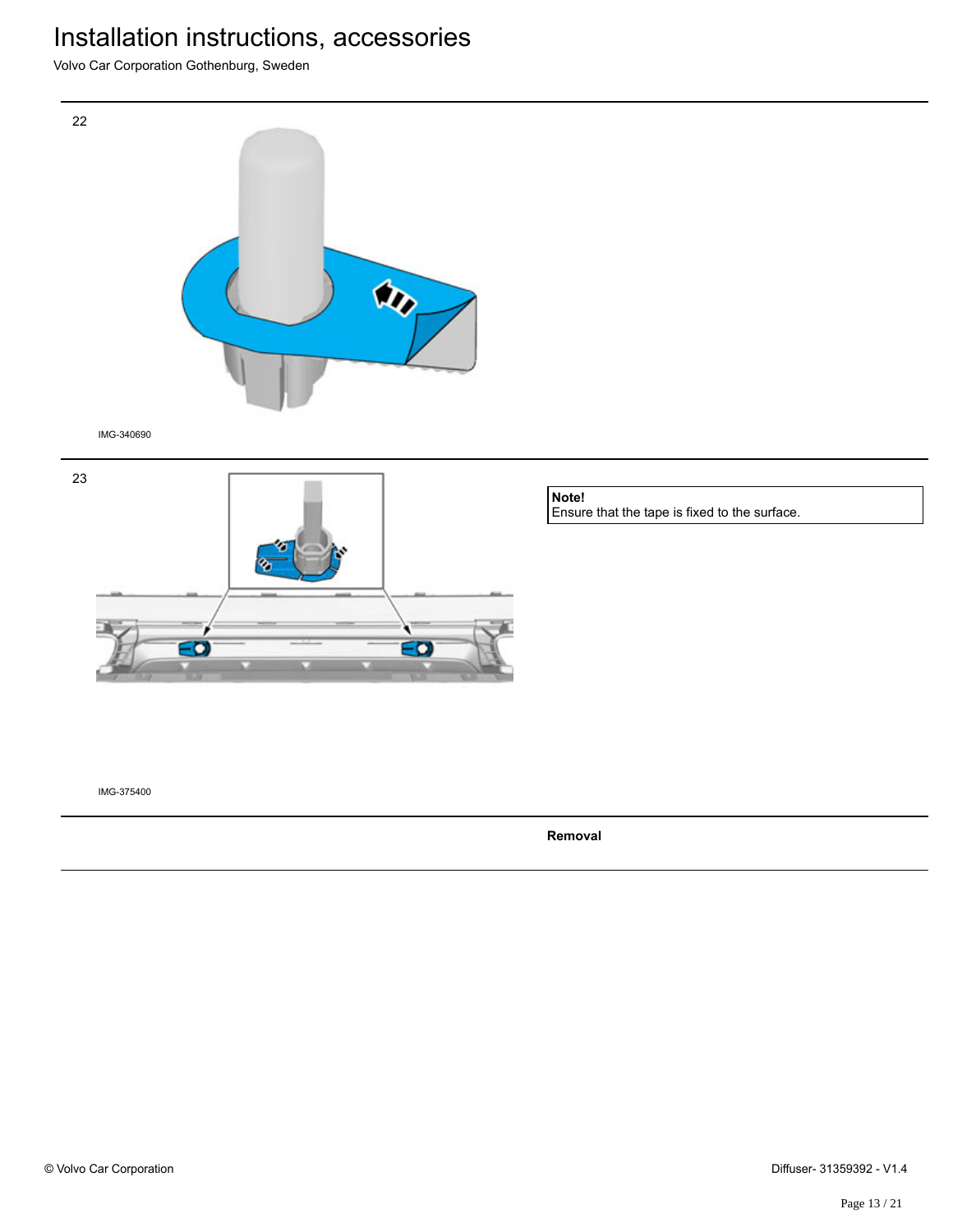Volvo Car Corporation Gothenburg, Sweden





**Accessory installation**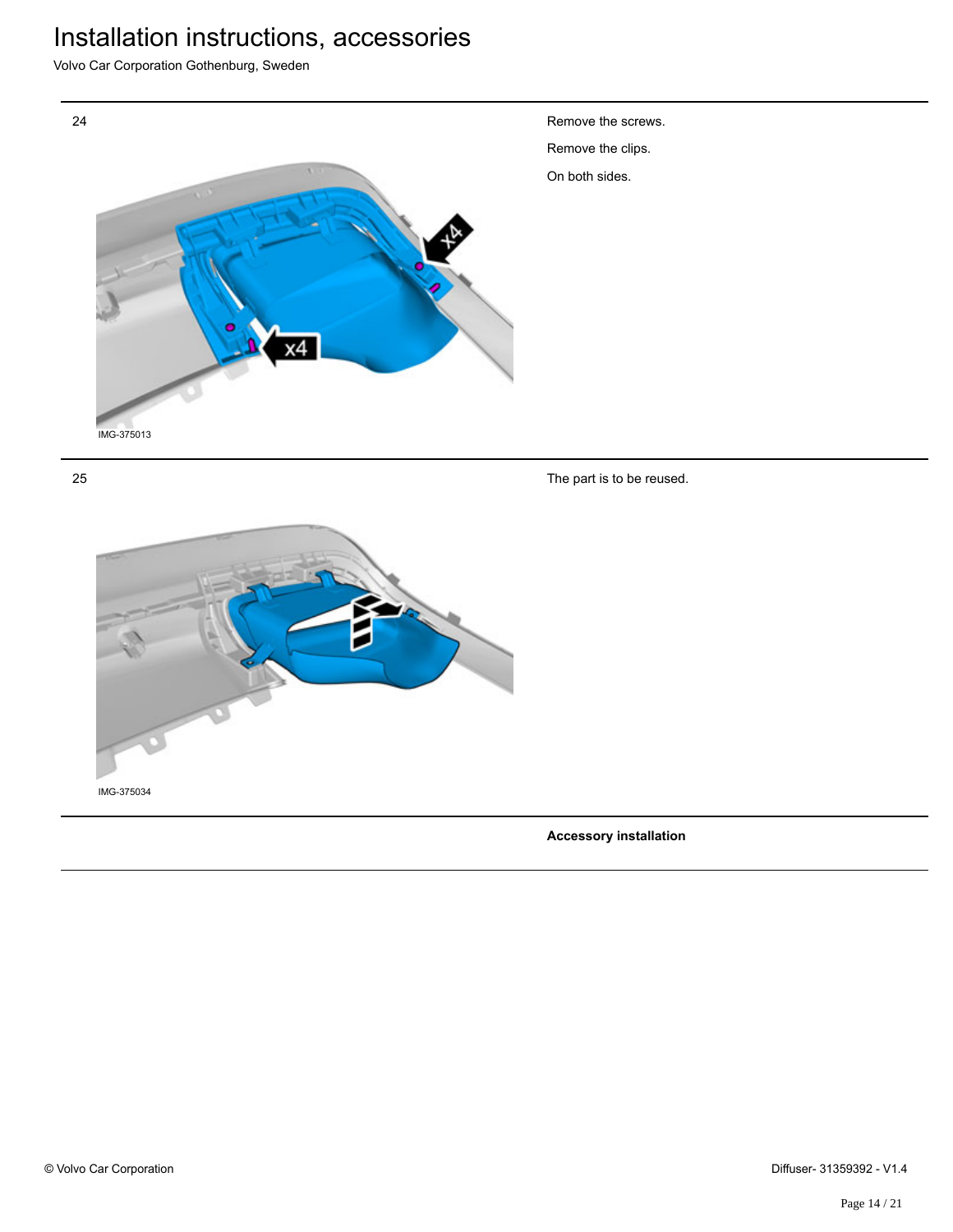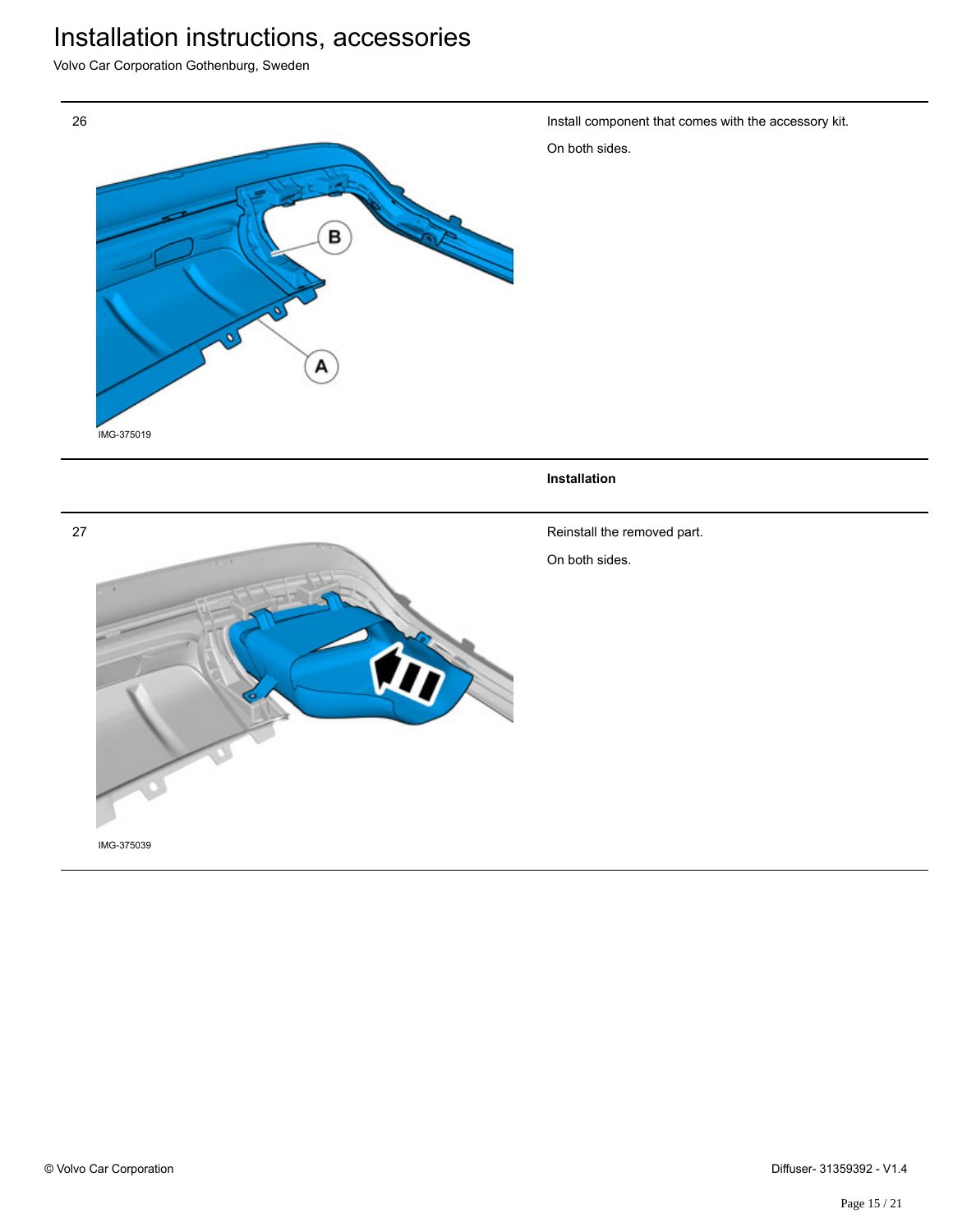Volvo Car Corporation Gothenburg, Sweden



#### **Vehicles with detachable towbar**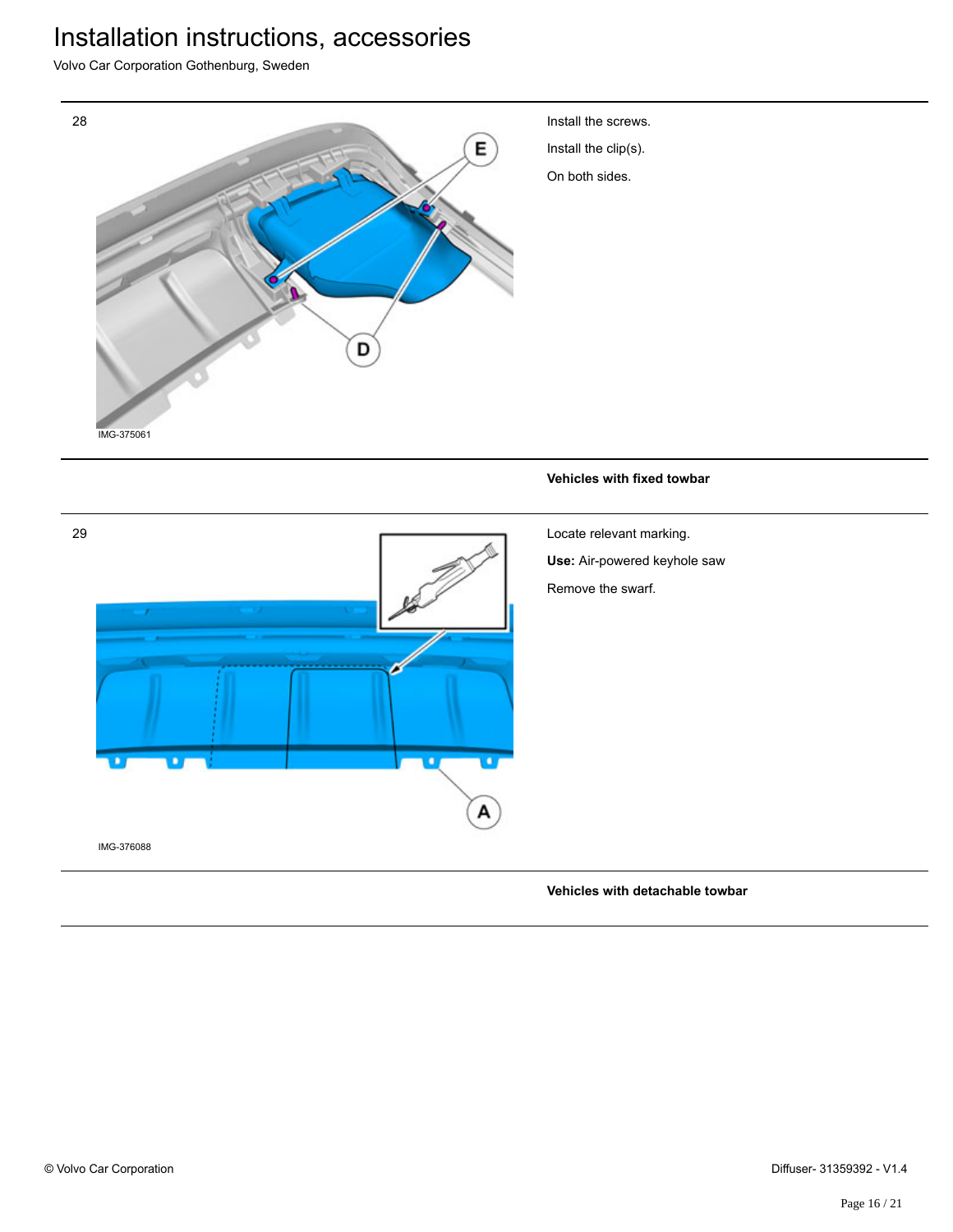Volvo Car Corporation Gothenburg, Sweden



**Note!**

Do not use the uppermost line of the actual markings.

Locate relevant marking.

IMG-377003



Apply tape to the other side, opposite the marking lines.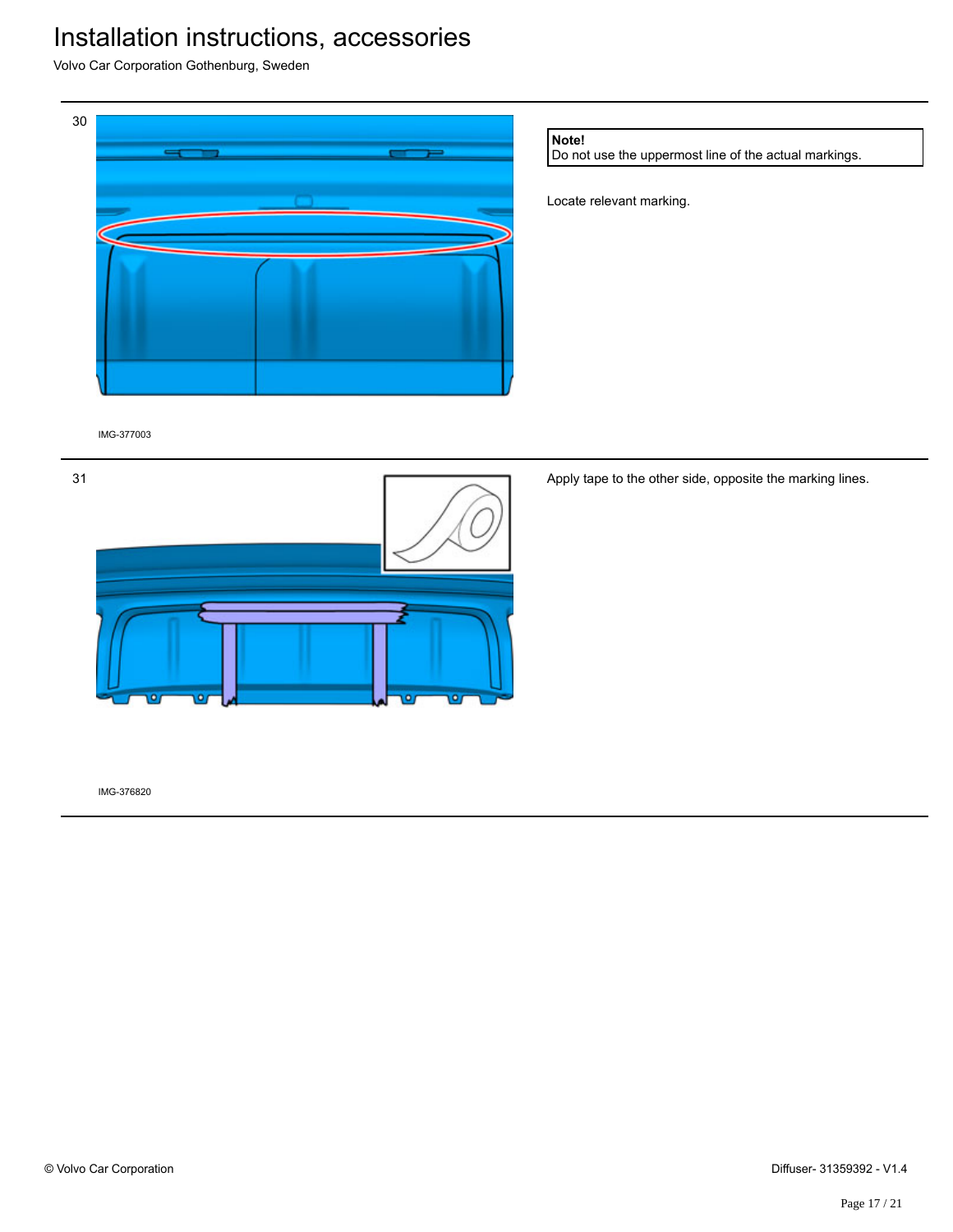Volvo Car Corporation Gothenburg, Sweden



**Vehicles with parking assistance**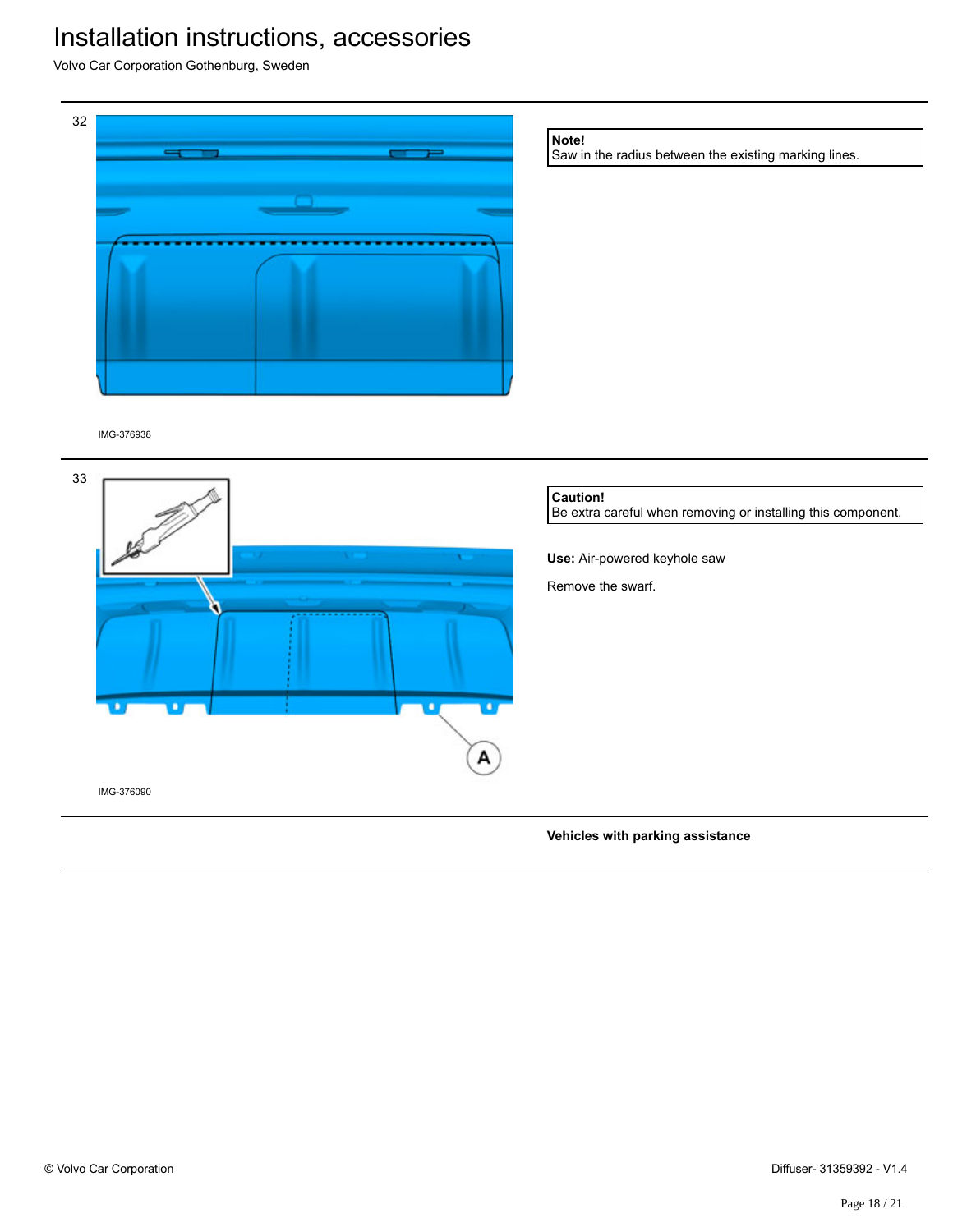Volvo Car Corporation Gothenburg, Sweden



**Accessory installation**

#### **Vehicles without Integrated Exhaust End Pipes**



IMG-376790

35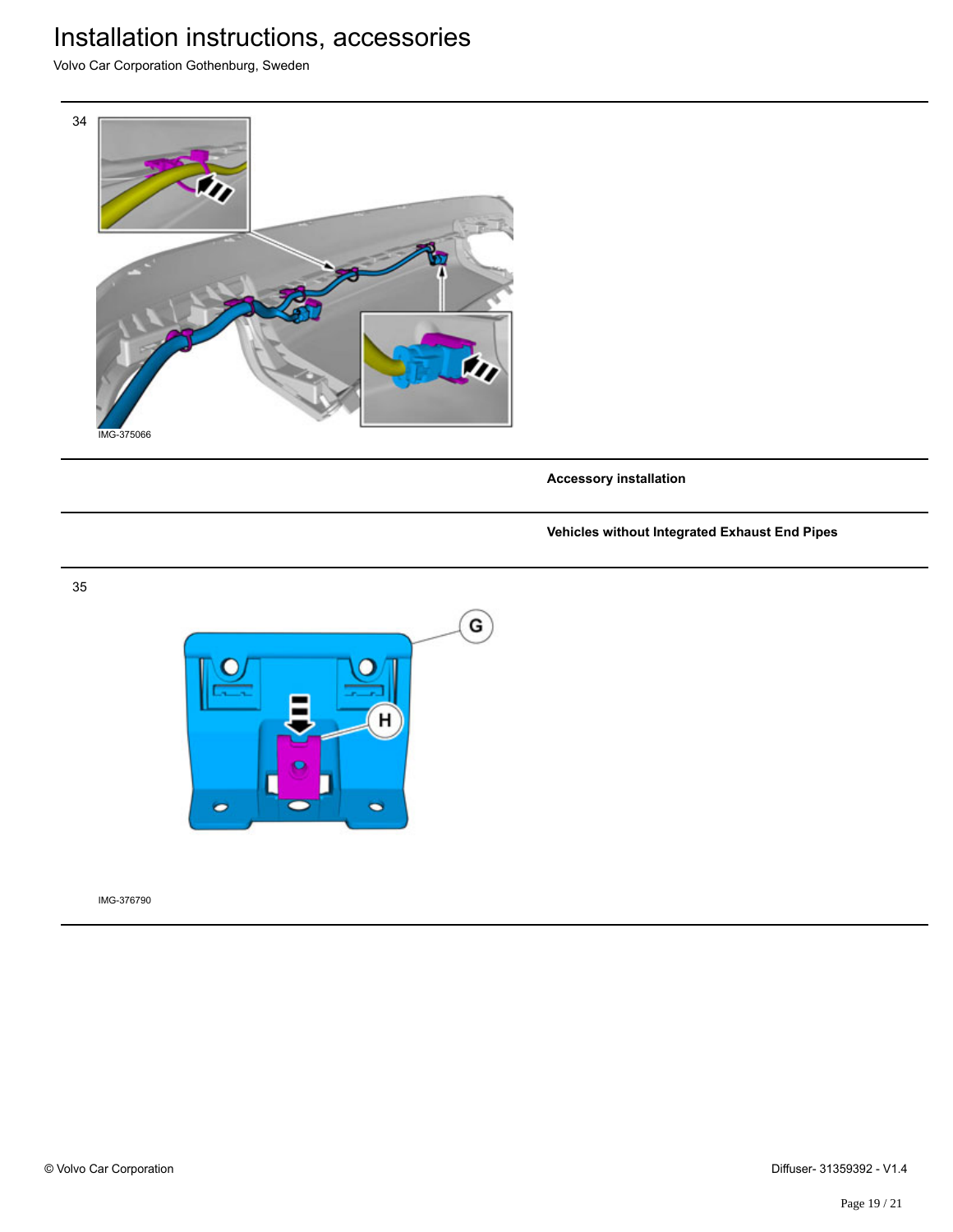Volvo Car Corporation Gothenburg, Sweden



**All vehicles**